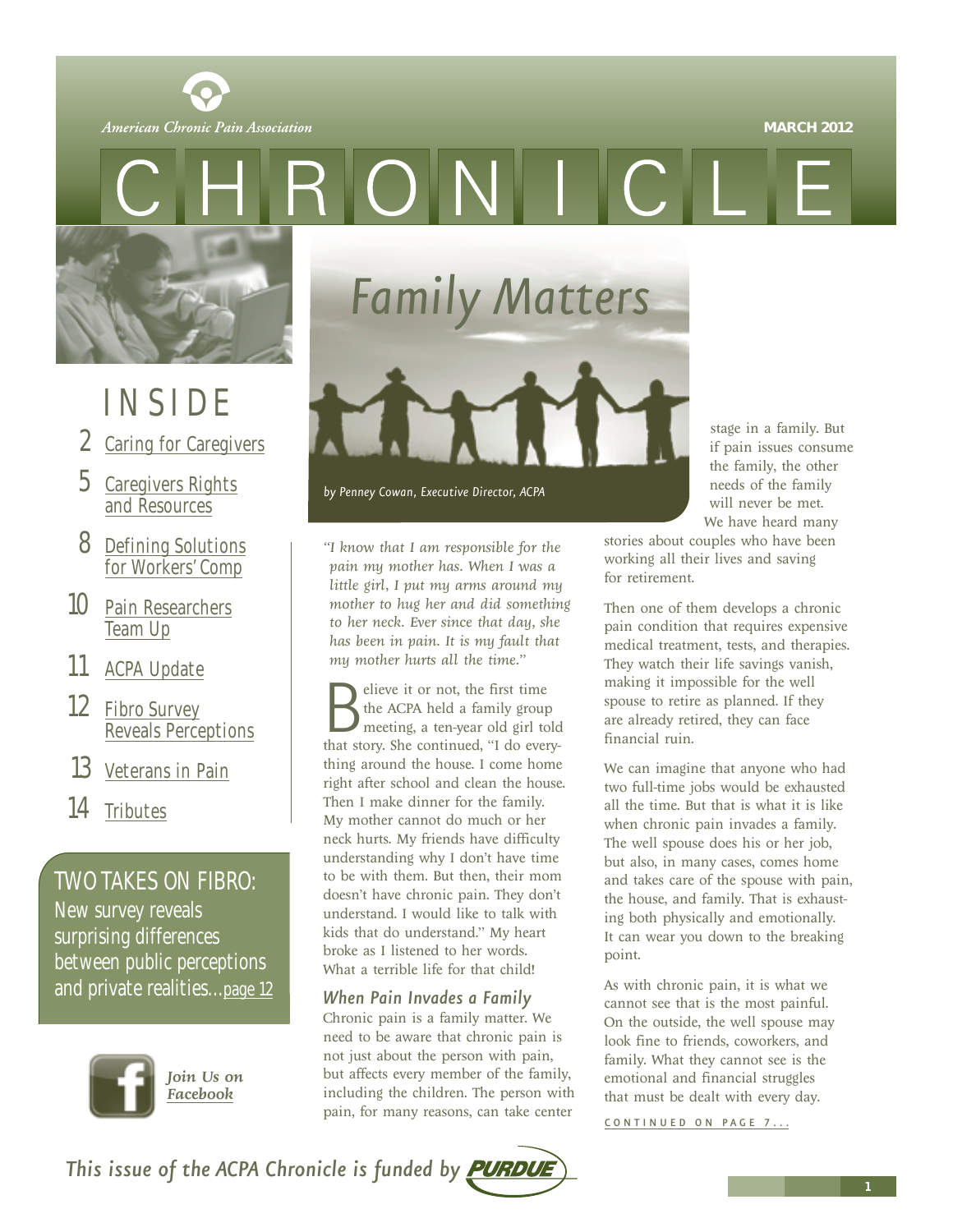# <span id="page-1-0"></span>*Caring for Our Family Caregivers*

*by Erin Kelly*

hen pain affects someone you love, it's natural to want to help as much as you can. But when pain goes from a short-term crisis to a long-term part of life, it's important to develop a sustainable caregiver relationship—one that lets both partners support each other and maintain balance.

Handling chronic pain as a team requires good communication skills, creativity, flexibility, and a good deal of patience. "It's very difficult to make plans," says John Hammond of Quincy, Massachusetts, whose wife Connie lives with chronic pain. "You're often reacting to whatever the situation is. The pain is always there, but some days are better than others," Hammond says.

Ron Dallas of Arlington, Massachusetts, who is a caregiver for his wife Janice, agrees. "Patience is the biggest thing you have to learn," he says. "You have to be flexible, because your plans can change at the last minute. Yesterday you might have made a plan to do something but today it's just not going to work."

And a good caregiver has to trust that changing the plan is the right thing to do. "It's so important that the people close to you really listen to you, believe you, and don't question your description of the pain or your limitations," points out Cindy Steinberg. She is an ACPA regional director who facilitates a support group in Arlington that Hammond's and Dallas's spouses have attended. "It's critical for partners, spouses, and family members to believe that the pain is what you say it is."

When your caregiver is a spouse or partner, the day-to-day tasks of your life together have to be rearranged to accommodate changed abilities. "A lot of people with pain are used to being very productive—the kind of super-person who cleans the house, and works at a job, and gets the kids ready for activities," Steinberg says. When pain makes those things impossible, it can be difficult for the family to accept. "They think, 'you were home all day, couldn't you just have done the dishes?' They don't understand that small tasks can be very difficult for someone living with chronic pain," she explains.

Solving this problem requires communication. Partners need to discuss which tasks are difficult, brainstorm ways to make them easier, and come to an agreement about what to expect. Steinberg says, "You might need to take on different roles. For example, one person takes over doing all the laundry and errands and the other person handles paying the bills, or arranging family members' activities, or home repairs." All jobs are important, she says, adding, "Each person needs to feel they are contributing."

#### *Adapting Tasks to Abilities*

ACPA facilitator Henry Ilsley has become an expert by trial and error on adapting household tasks to the abilities of the family. He has lived both sides of the caregiver equation. His wife Elna uses a scooter, brace, and a cane because of paralysis. He helped her stay active until his chronic spinal pain from an earlier motorcycle accident became disabling. "We're mutual caregivers now," he says. "We figure between the two of us we make up a good 2/3 of a person!"

Since both the Ilsleys have physical challenges, they've turned to technology to help with some tasks. "Neither of us can run a vacuum, but we have a Roomba—it vacuums the house by itself and all you have to do is empty the dust bin," Ilsley says. Winter brings extra burdens in their Bradford, Vermont home. "I can't shovel snow but I have a lawn mower with a snow blower and plow attachment that scrapes the walk. There are so many things out there to help you, if you can find a way to afford them."

Together they find low-tech ways to make things easier. Ilsley says, "one of the coping skills is learning to do your own occupational therapy. I can't carry grocery bags in my arms, but I can hug them tight to my chest," he says, noting that

[CONTINUED ON PAGE 3...](#page-2-0) [| TOP |](#page-0-0)

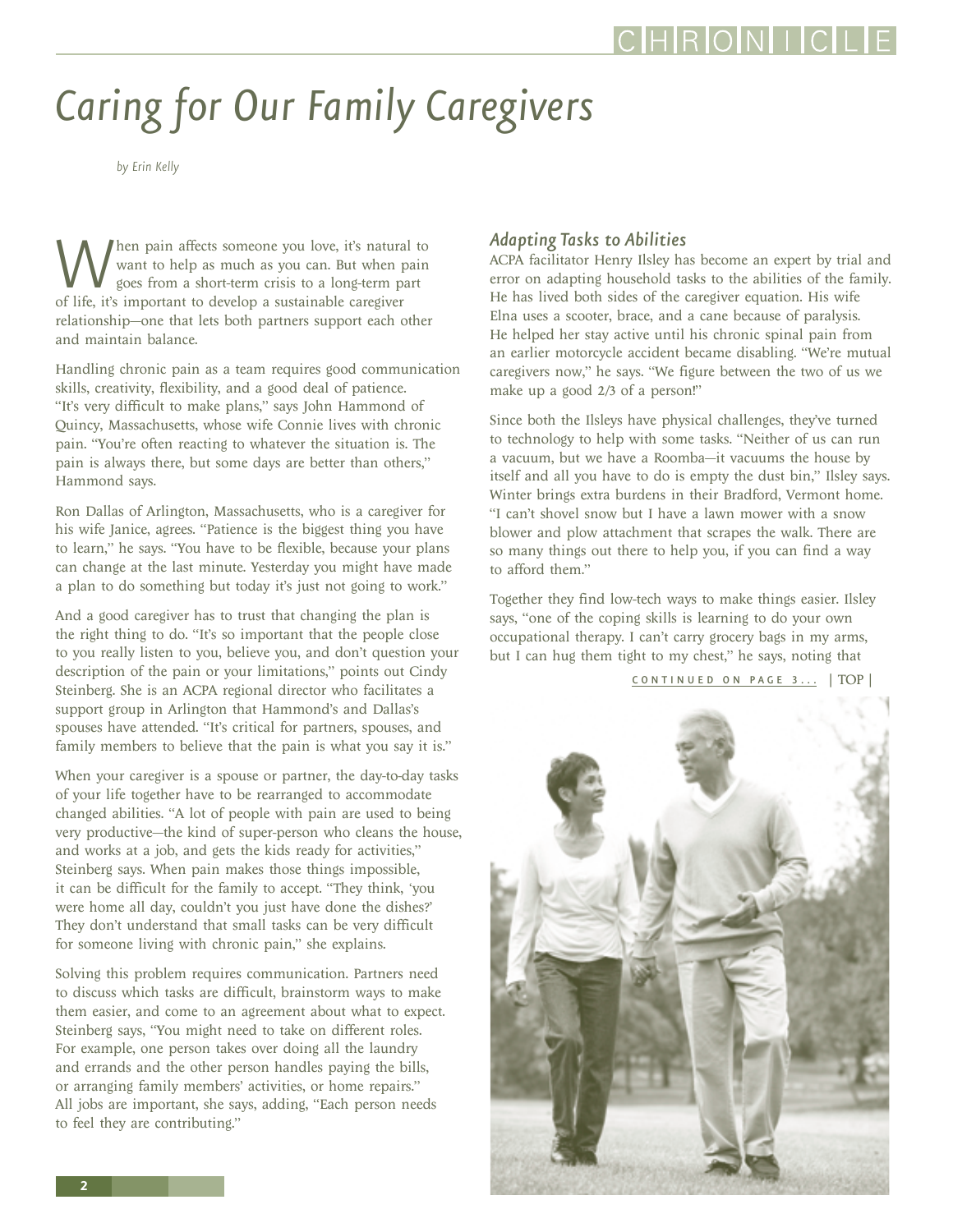### *Patience is the biggest thing you have to learn.*

#### <span id="page-2-0"></span>[CONTINUED FROM PAGE 2...](#page-1-0)

his wife usually takes charge of long shopping trips after his energy wanes. "We have a ramp and we use a wagon to get things to the house."

In the Dallas household, "Janice does a lot of shopping by Internet, for clothes and household items," says Ron Dallas. Although they sometimes pay extra for shipping, he says the reduced stress makes it worthwhile. "With clothes, you can't tell what something will look like so you end up buying more and returning some—but it means she can go shopping by herself, on her own time. It's worth it."

And how or when things get done is usually not as important as some people might think. "Sometimes your caregiver doesn't do a task in the way or at the level you would have done it yourself," says Steinberg. "You need to be flexible, relax your high standards, and keep a positive attitude. Appreciate the help given to you. Eighty percent of the job is better than none at all!"

Part of the compromise between a person with pain and a caregiver includes negotiating how much the caregiver should do. "The caregiver might want to do everything they can to be helpful, but it's important to not do so much that the person with pain feels helpless," Steinberg says.

#### *Providing Emotional Care*

Ilsley knows that he can't always help his wife physically—but he can provide other types of support. Sometimes he can see that she is in a painful situation and stress is making it worse. He is able to help her focus and become calmer. "I say, 'Just stop, wait, and tell me what you need. If I can't do it, then we'll wait,' " he explains.

Connie Hammond appreciates getting this same kind of emotional support from her husband John. "Most important to me is the fact that he just lets me vent when I need to," Connie says. "It's okay to be angry and express your feelings, and it's important for John to feel like he doesn't always have to have a solution. It helps that he listens and is there with a hug."

For Connie, sitting or standing for a period of time is difficult, so they team up to get everyday tasks accomplished. "He lets me try what I need to try," Connie says, "and he often does things on his own without me asking. It lets me know he's not feeling an extra burden. I feel very blessed in that regard."

The Hammonds met before Connie's pain problems started, but their long-distance romance didn't lead to marriage until after she had begun living with chronic pain. "Actually I think that the fact that I didn't run when she was in a wheelchair for a year might have helped her decision process," John explains.

"She could see I was for real." Connie was able to walk down the aisle at their wedding in 2005.

#### *Supporting a Relationship*

It's also important to plan activities and maintain your relationships, whether it's with a caregiving spouse or a close friend. "Set some small goals together—for example, take a nice walk," Steinberg says. "Maybe you can't go for a run or go skiing together, but you will enjoy a walk. And perhaps you can build up to a bigger goal."

John Hammond plans activities they can do on short notice when those good days come. "We try to keep opportunities in mind—a movie or other places we can go for a day trip if she's having a good day," Hammond says.

Steinberg and her partner have adapted their hobbies to fit her abilities. "My husband and I love to go to concerts, but I can't sit upright that long," she says. "We figured out that if I take a break at intermission and find a place to lie down for 25 minutes, then I can go back and we enjoy the rest of the concert."

Even fun activities require flexibility and good communications. Hammond was reminded of that last summer when he and Connie planned to take a day trip to Rockport. "We've been there before and enjoyed it," he says. Although she had initially been feeling well, Connie struggled preparing to leave, and John realized it was becoming painful and stressful for her. "I think she was doing it for me because she thought I wanted to go. I was doing it for her because I thought it would be a nice day out," Hammond says. "We realized that we had to be more careful," he admits.

During any long-term relationship it's likely that both partners will be caregivers for each other now and then. "Nobody gets through life without problems," says Steinberg. "At some point the person with pain is going to be the support for her or his spouse." Dallas is a caregiver for his wife now, but notes that she cared for his mother for several years. Sharing those experiences can help strengthen a caregiving relationship.

#### *Taking Time for Yourself*

Caregivers have to find time for themselves too. When Ilsley worked as a nursing assistant in a geriatric psychiatric center, he persuaded colleagues to take two-week vacations because one week wasn't enough time to let go of caregiving stresses. "Often people taking care of you won't admit that they need time for themselves," he says. "But the truth is, they'll provide for you better if they have time off when they can breathe their own air."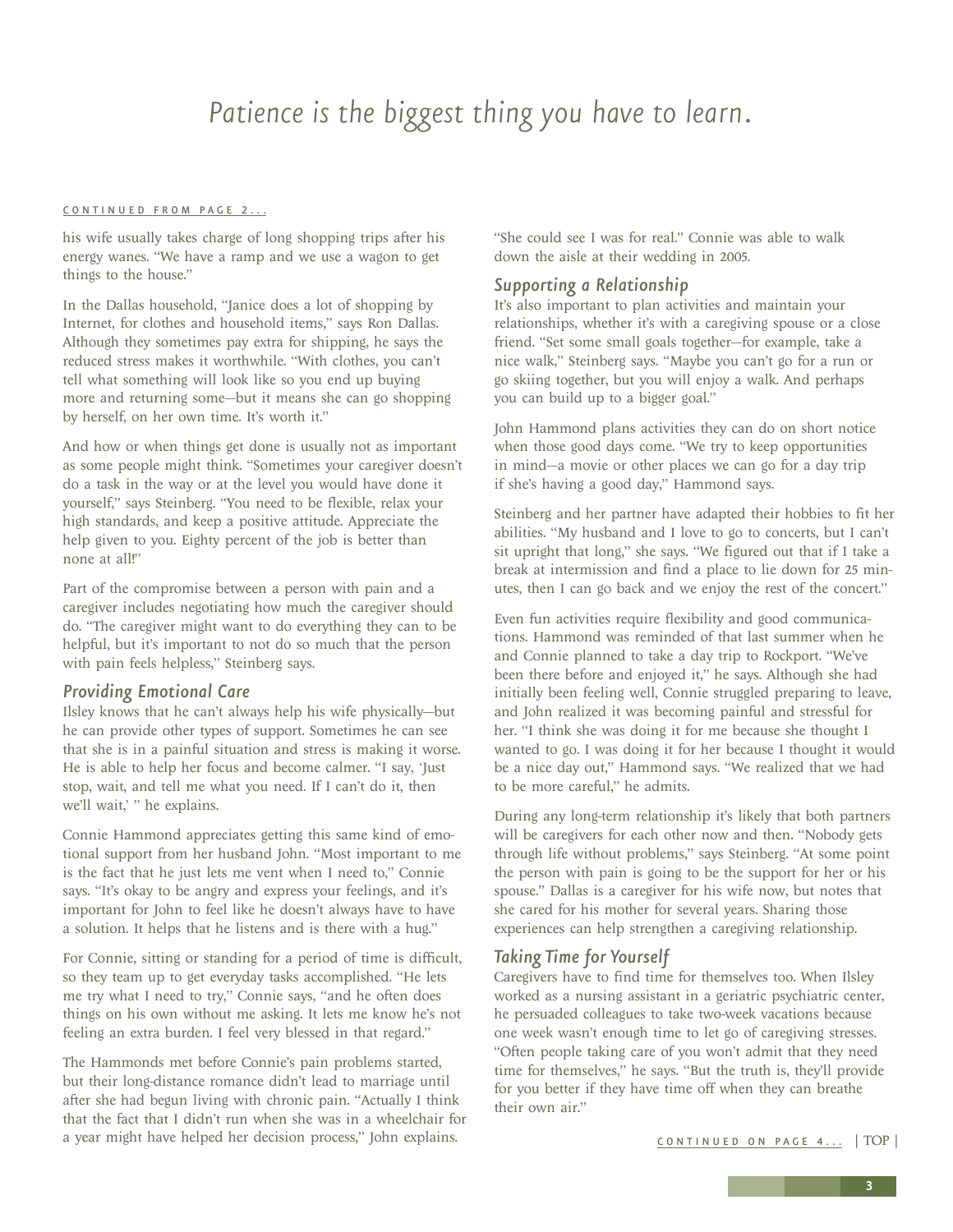#### <span id="page-3-0"></span>*Caring for Our Family Caregivers*  [CONTINUED FROM PAGE 3 ...](#page-2-0)



*Empathy can help avoid problems.*

*Members of the Arlington, Massachusetts ACPA support group are encouraged by Cindy Steinberg (front).*

Ilsley says he's still learning how to support his wife's need for alone time. "My wife is a giving person and sometimes she won't admit it when she wants to do something without me," he says. "I like my wife to be with me whatever I'm doing, but sometimes she wants to be off by herself doing a crossword puzzle." He says that he's making an effort to learn what she enjoys—mainly by observing, hypothesizing, and testing his theories over time.

Hammond tries to balance supporting his wife and maintaining his personal interests. "I want to take care of the person I love, but I'm aware that I need to do things for myself as well," he says. "I also try to encourage Connie to do things she enjoys when she can."

"I do have a sense of guilt, because I like hiking and other outdoor activities," says Hammond, who first met his wife at a fitness convention years before her medical issues started. "I'm aware that my participation in such activities can just act as a reminder for Connie of the things she used to enjoy with me," he says, "particularly when she's back home struggling through a day with little sleep and pain that leaves her feeling like she's been beaten with a baseball bat."

But Hammond's wife is also empathetic. "Connie feels guilty as well sometimes," Hammond points out. "She feels that she's holding us back."

#### *Empathy Requires Communication*

A caregiver's sense of empathy can help avoid problems if someone with pain does too much. "They can get tired and overwhelmed," says Dallas, explaining that fatigue and pain can lead to poor decisions. "If you're aware of the circumstances you can help catch that before it happens," he says.

How you phrase things makes a difference. If you're bringing up something your spouse might not want to hear, Ilsley says, "you have to be careful about how you say it. Instead of making an 'ending' statement like, 'You're this way.', try asking a question, like 'Do you think you might have changed how

you are doing this task?' or 'Do you hurt when you do that this way?' " He points out that questions are less likely to spark denial. Questions also affirm that the person with pain is competent to investigate the issue.

Hammond adds that picking the right moment to start a discussion is also key. "When she's having a bad day or a bad week, that's not the best time to bring up emotional issues," he says.

#### *Preparing Caregivers to Help*

Ilsley would like to develop a crew of additional caregivers, volunteers who go through the kind of education that ACPA offers for family members. They could provide a break for regular caregivers or assist people who don't have a close friend or spouse able to help. "The ACPA family workbook really gives a good perspective on the kinds of situations you're likely to face as a caregiver," Ilsley says.

Ilsley says that sometimes people can be so distracted by pain that they tend to lash out at their caregivers. "It's a 'fight or flight' reaction. It's not that they're angry at you or dislike help, but they can't deal with the situation," he says. "They can't leave, so they look for another way to protect themselves."

A fresh caregiver can help break a cycle of bad behavior. "When you interact with a regular caregiver you can stop using self-control," Ilsley says. "You think you're privileged because they love you and they have to put up with you. When somebody from outside the situation comes in, you start to be aware of your actions."

#### *Supporting Other Caregivers*

Caregivers are welcome at most ACPA group meetings, and several of the caregivers interviewed in this article have benefited from being involved. Steinberg says, "It seems like the people who bring a support person with them—even if it's just for the first few meetings they attend—do have great success in finding enjoyment in life despite their pain."

CONTINUED ON PAGE 13... [| TOP |](#page-0-0)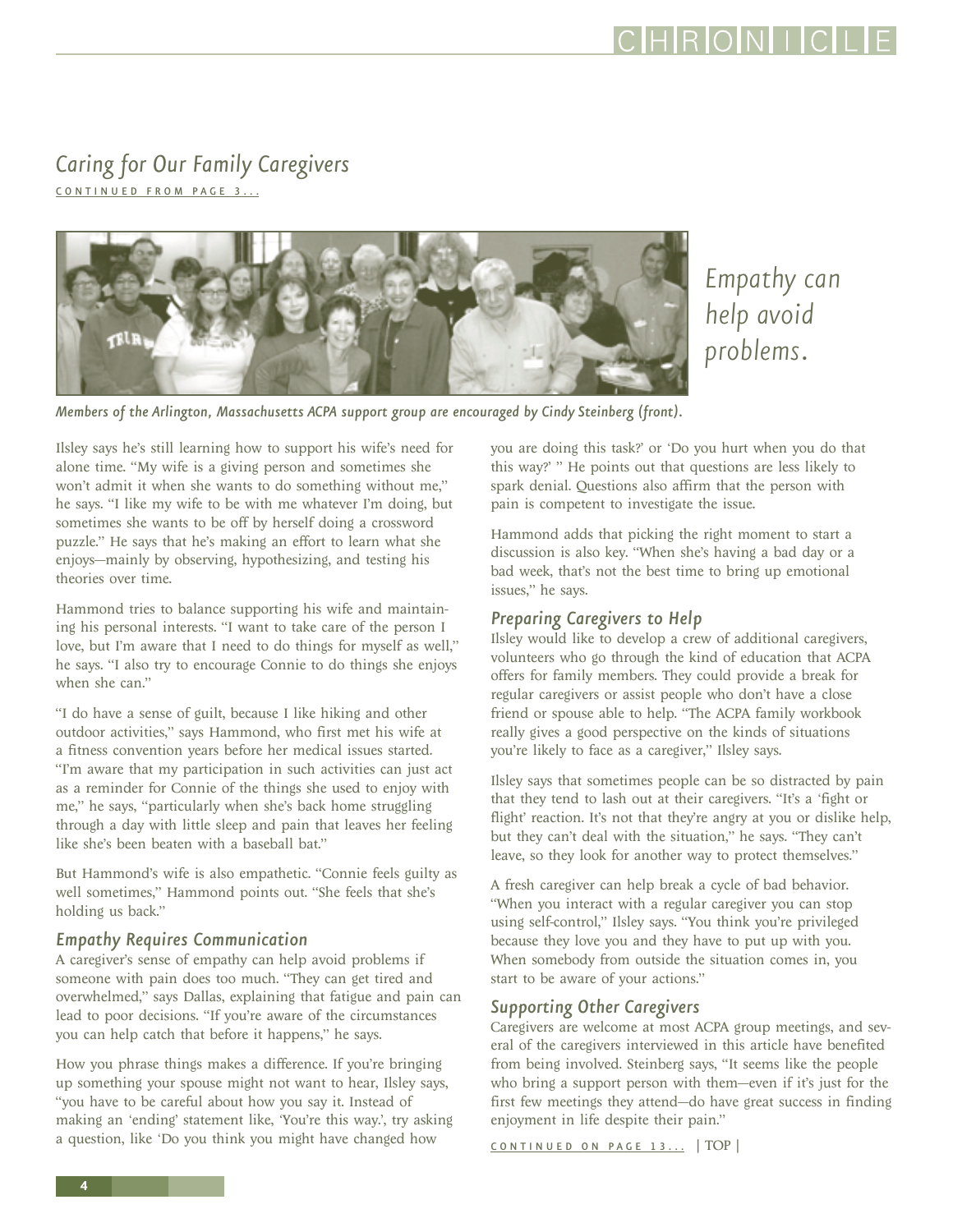# <span id="page-4-0"></span>*Rights and Resources for Family Caregivers*

*by Alison Conte, Editor,* The Chronicle

hronic pain affects not only the<br>also those around them. Close fi<br>share the consuming and contro<br>pain, everything except the pain itself. hronic pain affects not only the persons with pain, but also those around them. Close friends and family often share the consuming and controlling aspects of chronic

Initially, family members go through the confusion of trying to understand your pain and the new limitations on your abilities. They may take on new roles, picking up chores that you can no longer accomplish, or being the sole bread-winner for the family. They may be overwhelmed by the bills and paperwork involved in ongoing medical treatment. They may also miss the socializing, travel, and hobbies that you enjoyed together, before pain reduced your activities.

Just as you feel you lost your old life, your spouse may feel like they've lost the person they married.

But your family travels with you on the journey from patient to person. As you learn to manage your pain and regain control of your life, you are asking your family to shift gears again. Just when they've accepted the role of caregiver and support person, routines change again, changes that can be disconcerting.

Returning home from a pain management center, one ACPA member was eager to use her new skills and get re-involved in life. Penney Cowan tells the story in *Staying Well*.



"My family still saw me as a 'disabled' person. There was a large gap between my need to be who I was and their need to protect me as a patient. I had worked very hard to become a person again and I was not going to let anything interfere. They were worried that I would have a few good days, hurt myself, and be back where I started."

Although you have experienced personal growth and understanding, your family may not have. They may still see you as a patient---the person you used to be in constant pain. They can see that you have more physical stamina, but your feelings will remain hidden unless you express them.

Stating how you feel provides a clear picture of what you are experiencing. No one can read your mind. If you need support, a sympathetic ear, encouragement, or help, you must ask for it. On the other hand, when you want to extend your activity, and reassume a daily chore perhaps, you must let your family know that too." 1

Asking your caregivers for help can be particularly difficult when you have worked so hard to regain function. As described in *Staying Well*, "It was difficult to admit that there were things that were difficult to accomplish and asking for help reinforced my sense of weakness. I could not allow others to see me as weak and unable, so I struggled to accomplish things I felt I "should do." Help was a negative word and one that made me feel weak."

"We do not hesitate to ask for help with things that are "socially acceptable" such as putting up wallpaper or moving heavy objects. The difficulty comes in asking for help with the little everyday things that we used to do without exerting much effort. Asking our family for help is not weak. Give yourself credit for attempting to remain active and functional," states *Staying Well*.

As with all relationships, relationships with your family and caregivers require lots of communication, understanding, patience, and persistence. You must also realize that having chronic pain doesn't give us the right to disregard another's feelings and needs. Our caregivers can't take the pain away, but we must respect their efforts to help improve our quality of life.

CONTINUED ON PAGE 6... [| TOP |](#page-0-0)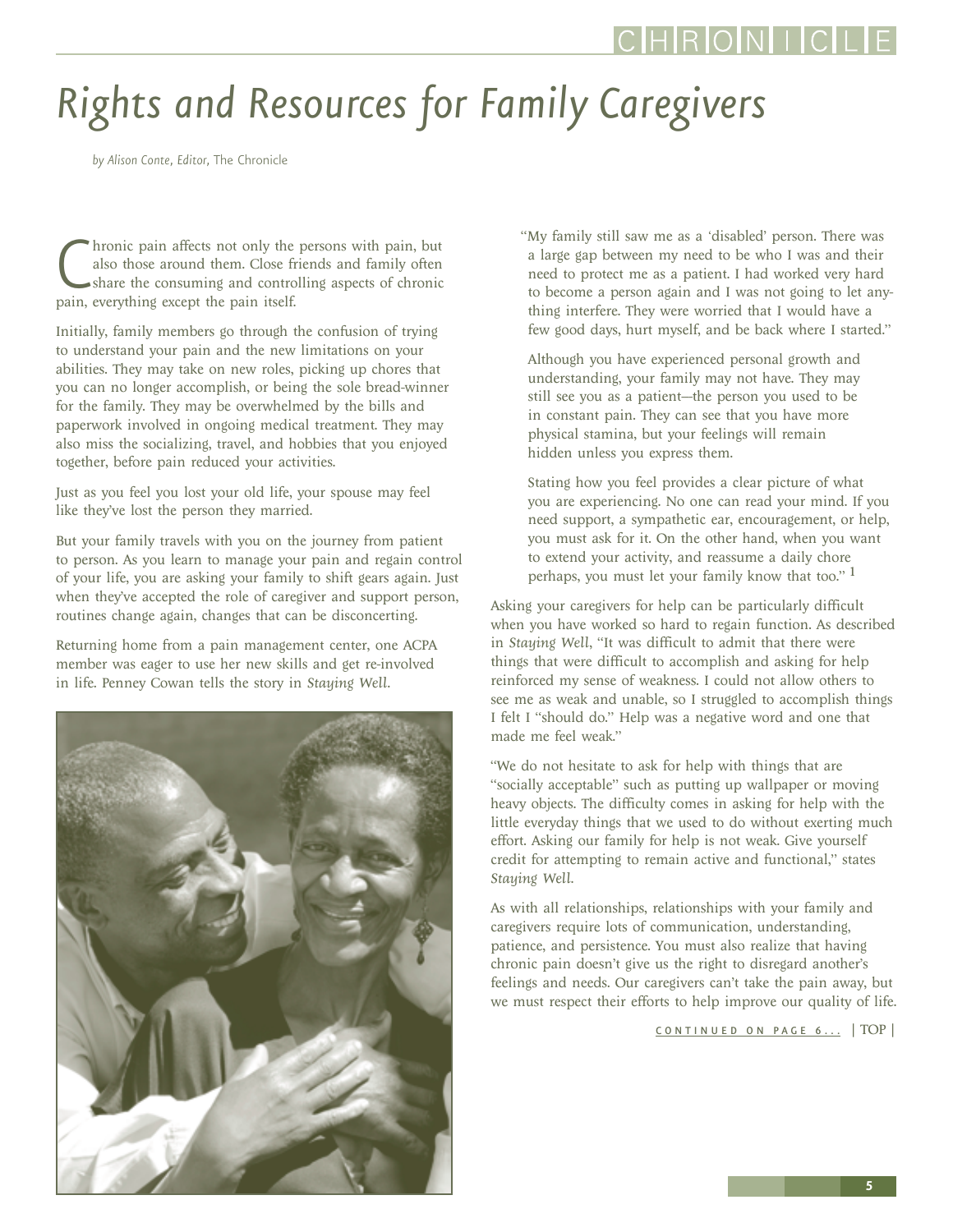### RONLL

## <span id="page-5-0"></span>*Rights and Resources for Family Caregivers*

CONTINUED FROM PAGE 5...

### *Caregiver Rights*

Fifty million Americans care for loved ones with a chronic illness, disability, or the frailties of old age.

Caregivers walk a fine line in helping a person with pain. They carry their own burdens, but feel they cannot express their complaints, which seems so small compared to those of the person with chronic pain. Caregivers must recognize that they have rights, too.

As a caregiver, you have the right to:

- 1. Take care of yourself. Taking care of your own health will give you the ability to take better care of your friend or relative.
- 2. Recognize the limits of your own strength and endurance. Be open to technologies and ideas that help your loved one become more independent.
- 3. Accept offers of help and suggest specific things that friends and relatives can do to help you, such as providing food, taking your loved one to the doctor, or giving you some time off.
- 4. Express your anger and frustration when you have to, but watch out for signs of depression in yourself. Don't wait to get professional help if you need it.
- 5. Do some things for yourself. Maintain relationships and activities in your life that do not include the person you care for, just as you would do if they were healthy.
- 6. Protect your individuality and make a life for yourself that will sustain you when your care-giving role ends.
- 7. Advocate for, seek out and use resources and support groups for caregivers.  $2, 3$

A new resource for caregivers, Caregiver Cornerstones, suggests there are four cornerstones for caregivers of people with chronic pain.

- 1. Learning about pain management: Become part of the treatment team.
- 2. Caring for a person with pain: Make sure they receive proper assessment and follow their treatment plans.
- 3. Caring for yourself: Being a family caregiver can be a demanding job. Allow others to help provide a support system.

4. Advocating for all people in pain: Help raise awareness about the importance of access to appropriate and effective pain care.

Caregiver Cornerstones suggests that caregivers:

- ❋ Believe your loved one's report of pain.
- ❋ Pay attention to the physical, emotional, and behavioral changes that indicate they might be in pain.
- ❋ Attend visits to the healthcare provider with your loved one and take notes during the visit.
- ❋ Use the ACPA pain logs to track pain episodes.
- ❋ Collect all personal information, diagnosis, and bills before you talk to an insurance company to get help with claims. Visit www.thefamilycaregiver.org/pdfs/insurancetalk.pdf for tips and guides.
- ❋ Follow treatment plans, including exercises and medications, precisely.
- ❋ Keep a record of all medications being taken (prescription and over-the-counter medications) on the ACPA med card.
- ❋ Practice medication safety through the suggestions at www.theacpa.org/67/More%20About%20Medications.aspx

Caregiver Cornerstones, www.partnersagainstpain.com, is a partnership among the National Family Caregivers Association, http://thefamilycaregiver.org/, Partners Against Pain<sup>®</sup>, and author Lee Woodruff. Communication tools can be found on the ACPA website at www.theacpa.org/25/CommunicationTools.aspx

- **1 Staying Well: Advanced Pain Management for ACPA Members, by Penney Cowan, Chapter 4.**
- **2 Excerpts from Caregiving: Helping an Aged Loved One by Jo Home, Alzheimer Association.**
- **3 Caregiver Cornerstones, http://www.partnersagainstpain.com**

#### *Resources*

The ACPA Family Manual can help family members manage lifestyle changes and difficulties due to living with a person with chronic pain and begin to rebuild a mutually supportive family unit. http://acpa.stores.yahoo.net/acfamman.html

Growing Pains is a support group for young people struggling to balance the obstacles of growing up with the challenges of chronic illness. Members communicate through email and snail mail. Contact the group at growingpainsacpa@aol.com.

Well Spouse Foundation, www.wellspouse.org/, advocates for individuals caring for a chronically ill and/or disabled spouse/partner through peer to peer support and education.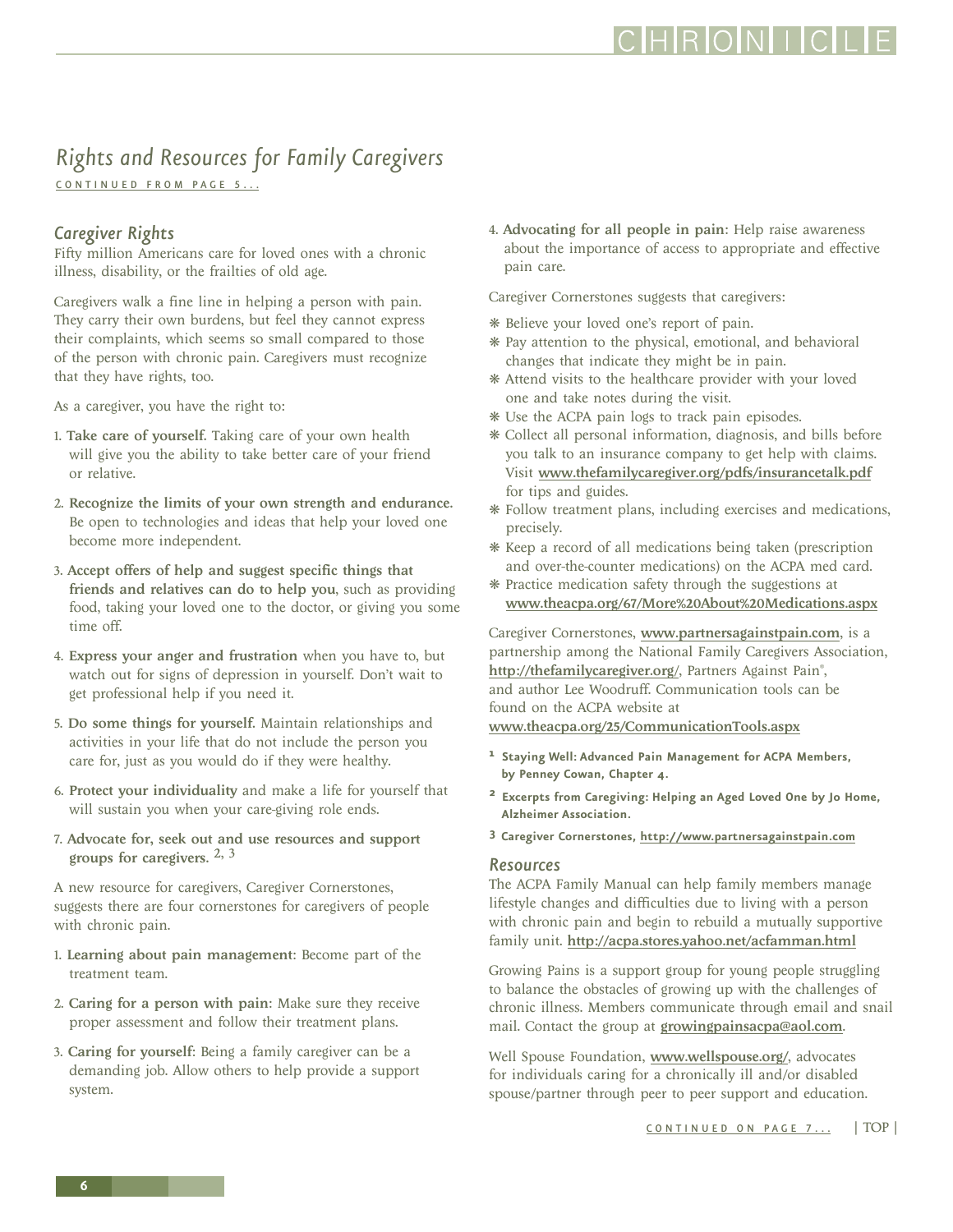### IRIOINI L

<span id="page-6-0"></span>

[CONTINUED FROM PAGE 6...](#page-5-0)

NFCA: National Family Caregivers Association at http://thefamilycaregiver.org/, empowering and supporting caregivers

The Johnson & Johnson Caregiver Initiative at [StrengthForCaring.com](www.strengthforcaring.com) provides family caregivers with a broad range of expert content and information, an emerging on-line community, daily inspiration, and much needed support.

Family Caregivers Alliance, www.caregiver.org/. Long recognized as a pioneer in health services, FCA now offers programs to support and sustain caregivers.

National Alliance for Caregiving (NAC) at www.caregiving.org/, is a coalition of national organizations that conducts research and increase public awareness about caregivers and their responsibilities.

National Organization for Empowering Caregivers at www.care-givers.com provides assistance, education, support, referrals, and respite volunteers as well as message boards, chat rooms, a list of online and off-line resources, and a newsletter.

#### *Books*

*The Tough & Tender Caregiver, A Handbook for the Well Spouse*, by Dr. David Travland & Rhonda Travland, www.caregiverburnout.org/

*Helping Yourself Help Others: A Book for Caregivers* by Rosalynn Carter, in which she discusses how caregiving provides personal growth, satisfaction, and greater insight into people. www.amazon.com/Helping-Yourself-Help-Others-Caregivers/dp/0812925912

On the ACPA website, additional books for caregivers and families can be found under "Relationships" at www.theacpa.org/59/Helpful%20Reading.aspx

### *Family Matters*

CONTINUED FROM PAGE 1...

#### *Sharing the Consequence of Pain*

Family members may not have the physical pain, but otherwise, they are experiencing the same issues as the person with pain. They face depression, guilt, anger, self-doubt, confusion, and many more emotions brought on by living with a person with pain. Some cannot hold on and the relationship ends. Some try desperately to cope alone with this heavy toll. Others do not take time to even consider their own needs, much like the little girl at the family support group, and are controlled by the pain—even though they are not in pain.

Family matters for so many reasons. If we ignore their needs, the entire family will never heal and most likely will carry these scars the rest of their lives. We need to take the "I" out of illness and move toward the "we" in wellness.

In the book, *Helping Yourself Help Others* by Rosalynn Carter, the author talks about the Eight Ingredients of Caring.

- ❋ Knowing: Have a clear understanding of the person you are caring for.
- ❋ Alternating Rhythms: Give yourself time to look at the situation, making changes in the way that you provide care.
- ❋ Patience: Exhibit patience for both the "patient" and for yourself. Give time to the people with pain to do things for themselves when possible—even if the end result is not a perfect job.
- ❋ Honesty: Endeavor to see the person with pain as he or she is, not as you wish he or she would be. Understand whether your help is useful or harmful.
- ❋ Trust: Allow the person with pain to be the best he or she can be, even if it is not what we would like. Sometimes trust means that you must allow others to be part of the caregiving team, rather than believing that you are the only one who can be helpful to the person in pain.
- ❋ Humility: Admit that you do not have all the answers and that you must learn from your mistakes.
- ❋ Hope: Accept that your actions truly make a difference in the life of the person with pain. Know that you are appreciated.
- ❋ Courage: Accept all of the issues that are a part of chronic pain. Take one day at a time.

Know that you and your family can work together in your journey from patient to person. Others in caregiver support groups and ACPA support groups can help.

In this issue you will read some personal stories from people with pain about family healing, as well as information about caregiver support groups and resources. Each person has a part in achieving wellness. Remember, only by believing that WE are [| TOP |](#page-0-0) | in this together can WE make a positive difference. | TOP |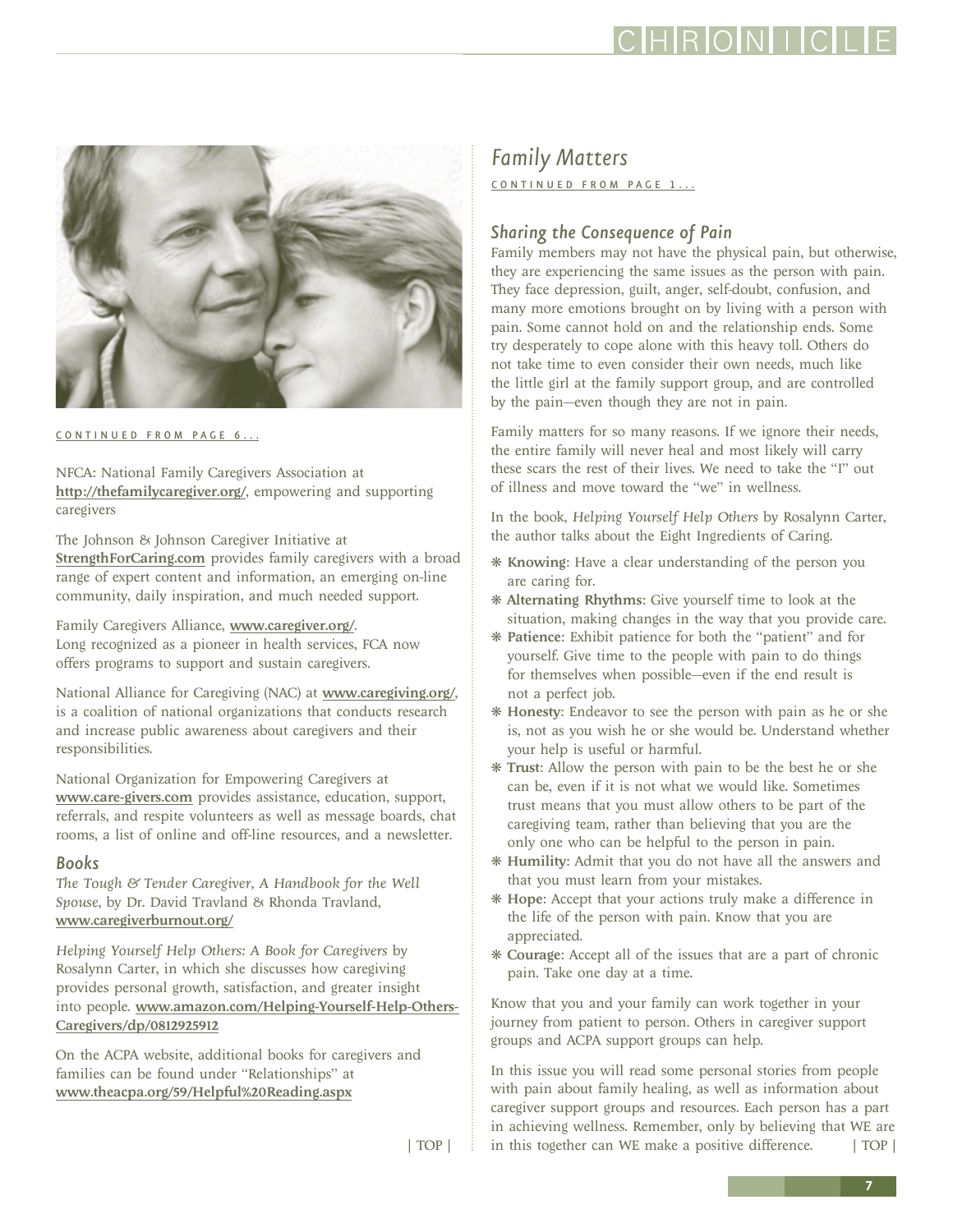## <span id="page-7-0"></span>*Ability and Motivation – Defining Solutions for Workers' Compensation*

*by David A. Hanscom, MD*

It is well known that chronic pain can be a man prohibiting people in the workers' compensation from returning to their jobs. But often, it seem itself is a barrier to recovery and return to work. t is well known that chronic pain can be a major factor in prohibiting people in the workers' compensation system from returning to their jobs. But often, it seems, the system

As a surgeon treating patients who've been injured on the job, I've been heavily involved in the issue of workers' compensation for over two decades. I have found that the workers' comp system is incredibly frustrating, making workers so angry that they lose their motivation to work through the system.

Workers' comp has been discussed extensively in the medical community for years, and it seems as if every possibility for improving the system has been covered. Many interventions do work on a small scale and numerous structured programs have had spectacular results. The problem is that too few people in workers' comp have access to the highest quality programs. We need to elevate workers' comp-related programs and systems nationwide to give individuals a greater chance to heal and return to work.

#### *A New Approach*

Last year, I encountered a model of thinking that can be applied to the workers' comp issues in *Influencer: The Power to Change Anything* by Kerry Patterson, et al<sup>1</sup>. The authors propose that the only way to bring about a paradigm shift is to figure out the role that ability and motivation play in the situation that needs improvement. This is a terrific method for reorganizing our thinking regarding workers' comp treatment and policy.

#### *No Ability to Navigate Through the System*

The average worker does not have the ability to navigate the workers' comp system. Among the obstacles are:

- ❋ Lack of standardization of reporting an injury with all of the involved parties
- ❋ Inability to quickly communicate with the claims examiners
- ❋ Too many parties involved: claims examiners, human resources, vocational counselors, physicians/chiropractors, and attorneys
- ❋ Lack of a specific care plan that includes the medical, personal, and employer issues.

In the present system, workers undergo too many treatments that have a low chance of success. They are given hope, which is then crushed. They fear the loss of their jobs and the resulting financial devastation. They fear the loss of their health, adding stress that can aggravate pain and inhibit recovery.

All of us need and want to be heard and most workers and their doctors are more than happy to engage in a mutual problem-solving process—if they can just get the right person on the phone. It goes without saying that the workers' comp process is infinitely more complicated than it needs to be a serious weakness when a person's whole livelihood is on the line.

So in terms of ability, we have zero ability to successfully and easily navigate the workers' comp system.

#### *Motivation is Destroyed by Frustration*

Losing control over your life can make you angry.

In the workers' comp system, injured workers have little or no say in their care and are not given sufficient structure or direction. They usually become increasingly angry as their care drags on without a goal or hope.

When people are angry, not only are they unable to see their situation clearly, they also want to lash out and destroy. Anger is like a land mine. The negative energy is directed inward, as well as outward. Distracted from the goal of trying to regain a full and healthy life, people instead set out to wreak havoc on the administrators who, in their eyes, are treating them badly. In this scenario, even the most well-intentioned efforts from people in the system are met with resistance.

In addition, anger can increase pain, destroy quality of life, and drain the energy needed for problem solving.

The situation directs the injured worker's motivation in exactly the opposite direction from that needed to regain a full and rich life. System-driven solutions are not going to negate a given worker's deep anger. It is devastating to all parties involved.

#### *Redefining Solutions—Ability*

Solutions can be developed at three levels: personal, system, and social. Historically, changes that have improved a worker's ability to rehabilitate include:

- ❋ Light duty programs
- ❋ Nurse case managers
- ❋ Streamlined reporting of the injury
- ❋ Pre-determined care pathways set up with all parties
- ❋ Pain clinics
- ❋ Adjusting wages to allow gradual re-engagement in the workplace
- ❋ Work hardening programs of physical preparation for return to work
- ❋ Aggressive job modification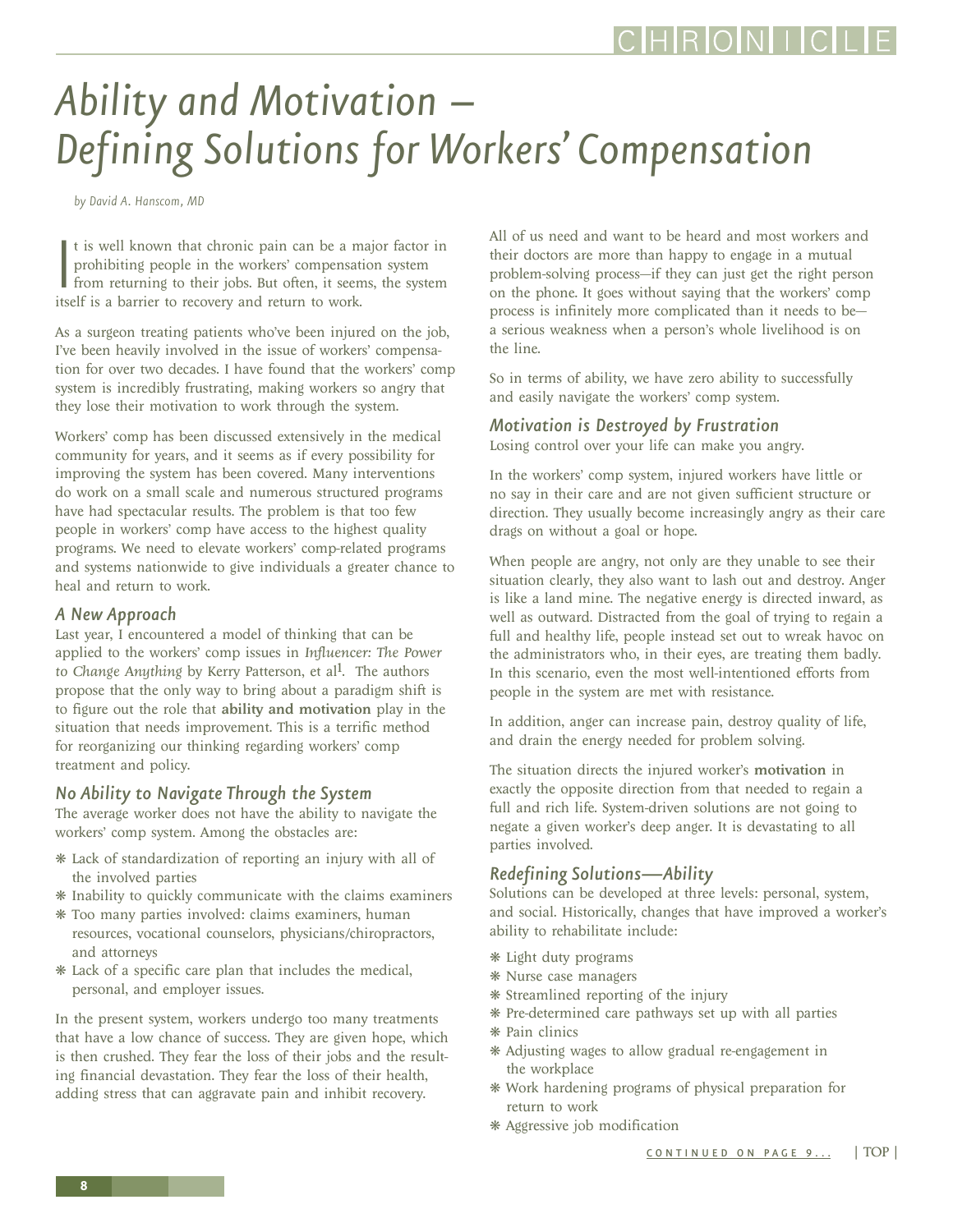<span id="page-8-0"></span>

[CONTINUED FROM PAGE 8...](#page-7-0)

However, there are few efforts directed towards the worker taking control of his or her own care. I would suggest developing education manuals in multiple languages that cover:

- ❋ Realistic expectations of the workers' comp system
- ❋ Resources specific to the employer and state
- ❋ Specific strategies to deal with obstacles
- ❋ Anger and anxiety management
- ❋ How to manage chronic pain (before the claim spirals out of control)

In addition, workers should be required to meet with a mental health professional if the claim is open more than a month. Plus, claims should be computerized to make treatment transparent and more interactive.

#### *Change at the Societal Level*

Though societal attitudes towards disability are improving, many among the general public still do not believe a person's claim of severe, ongoing pain. Some suggestions for change at a societal level are:

- ❋ Education of the public about the degree of the problem. With 116 million people in chronic pain it may be our *most important* public health issue.
- ❋ Education regarding the severity of the impact that chronic pain has on quality of life.
- ❋ Better understanding of the effects of labeling.
- ❋ Connecting groups around the world who are committed to furthering the understanding and awareness of the Mind Body Syndrome. It is treatable with often dramatic results.
- ❋ Early detailed education in chronic pain for students in medical and health sciences fields.

#### *Redefining Solutions—Motivation*

Both ability and motivation must be addressed for lasting, meaningful change to occur. Ideally, the process should be so smooth that injured workers will cease to be frustrated. Here are some basic principles that should be considered:

- ❋ Injured workers expect that since their employer was responsible for the problem, the employer will be responsible for the solution. A better educational process will help them understand how to realistically maximize the benefits and deal with obstacles.
- ❋ Every interaction with every person involved in the claim should have a feeling of helpfulness and support.
- ❋ Replace the term "chronic pain patient" with "injured worker who is experiencing pain that is chronic."
- ❋ Provide everyone with assistance in dealing with the stress of being unable to work. Tragically, the workers' comp system creates severe stress and also withholds mental health resources, which could be delivered cost-efficiently in a group setting. Emotional anxiety is so prevalent in our society that it should not be considered a pre-existing condition, and treatment should be included without question.
- ❋ Pain = Anger = Abuse. If a person is in pain and frustrated they may not be thinking about the needs of their family. By including the family in the treatment plan, we can limit abuse and build support.
- ❋ Every person must take full responsibility for his or her own anger, particularly when it is magnified by workers' comp. Self-directed resources are readily available.
- ❋ A little compassion goes a long way. The doctors among us can compare our own stressful experiences to those of injured workers.

What about the motivation of the physicians, chiropractors, and claims examiners? We are often so frustrated by the chaos that we often just go through the motions, not seeing how much there is at stake for the worker in the system. A significant percent of physicians ignore the dreaded paperwork for weeks. Meanwhile a client's stress is skyrocketing.

To improve a worker's motivation, significant advances need to be made and given the highest priority.

#### *Summary*

To create meaningful change in the workers' comp system, both ability and motivation must be addressed. I believe that health care providers have a responsibility to look at the problems faced by an injured worker, and then frame them through the lenses of ability and motivation. Specific projects can be developed, tested, and implemented. Together, we can find solutions to the problems related to workers' comp and create a brighter future for all on a wide scale.

**1 Patterson, Kerry, et al., "Influencer: The Power to Change Anything." (VitalSmarts, LLC, a division of McGraw-Hill, New York, 2008)**

**David A. Hanscom, MD is a board certified orthopedic surgeon specializing in complex spine problems in all areas of the spine. He is the founder of the "DOCC" project, a structured rehabilitation protocol for spine pain. www.doccproject.com/. He is working with Swedish Hospital in Seattle, WA to improve access to structured non-operative care. He is the founder of the Puget Sound Spine Interest group, a non-profit educational group, which provides a regional forum for physicians to share ideas regarding optimum spine care.**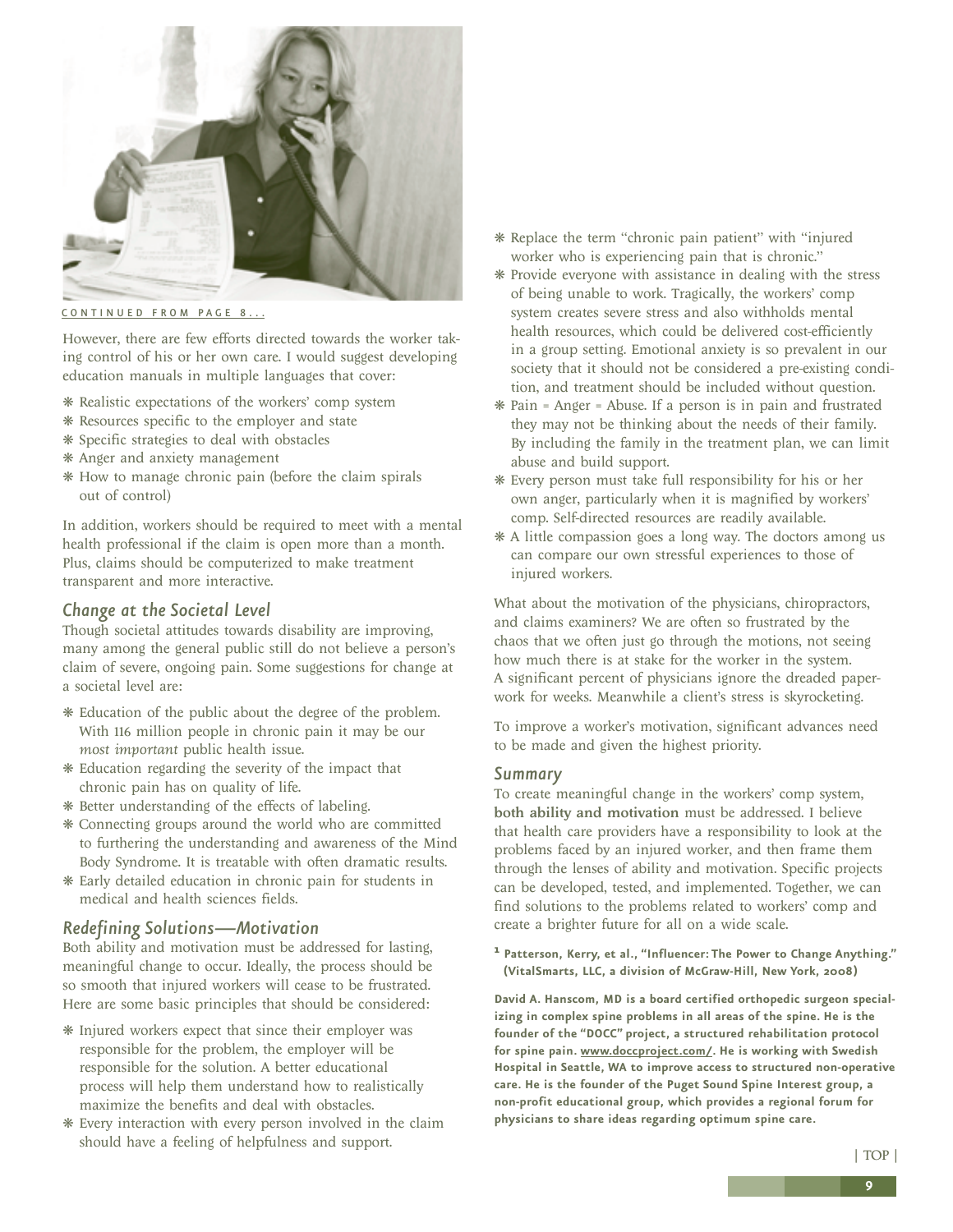## <span id="page-9-0"></span>*University Researchers Collaborate to Study Chronic Pain*

Agrowing awareness of the massive impact of chronic pain on society is expanding into the scientific community.<br>
Medical and scientific researchers are investigating the biology of pain and how it interacts with our brain, on society is expanding into the scientific community. Medical and scientific researchers are investigating the and nervous system.

One researcher in Pittsburgh, Pennsylvania is researching how drugs can be made more effective by improving their delivery, aided by modern molecular imaging. Jelena M. Janjic, Ph.D. (www.duq.edu/pharmacy/faculty-main/janjic.cfm) is Assistant Professor of Pharmaceutics at the Mellon School of Pharmacy, Duquesne University, Pittsburgh. She researches theranostics, (combining therapy and diagnostic-imaging) to simultaneously deliver drugs to tissues and measure the tissue response. Specifically her interest lies in the interactions between the immune and nervous systems in chronic pain.

Janjic learned 10 years ago that chronic pain was to be part of her personal life. As she researched a broad scientific literature to understand her own pain, hoping to find more effective treatments, chronic pain naturally became part of her professional life. She also realized that her research into immune system responses to cancer could also relate to the cellular and molecular mechanisms of chronic pain. She envisioned that the theranostic nanoparticles she was already working on could be applied to resolve mechanistic questions in chronic pain models.

Then she began to talk to other researchers on campus. In 2011, Dr. Janjic met with faculty members from Duquesne's schools of pharmacy, science, and health science to discuss research interests related to chronic pain.

One of them, John Pollock, Ph.D. (www.duq.edu/science/ faculty/pollock.cfm) Associate Professor at the Bayer School of Natural and Environmental Science, saw connections between her work and his work in tissue engineering and regeneration therapy. In particular, Pollock is studying the interaction between chronic pain and the peripheral nervous system with a specific focus on how pain-reporting proteins like TRP change their abundance. Changes in what proteins are present in nerve cells seems to be an underlying facet to how chronic pain originates and persists. Such changes may be triggered by inflammation mediated by the immune system. Dr. Janjic pointed out to Pollock that they could 'see' what tissues are experiencing inflammation during pain, which could later be correlated with the changes in protein expression.

The result of this meeting was the Duquesne University Chronic Pain Research Consortium, www.duq.edu/pain, now led jointly by Pollock and Janjic.



*Dr. John Pollock (left) and Dr. Jelena Janjic (right) started the Duquesne University Chronic Pain Research Consortium.*

As a group, the members of the consortium, who all reside at one campus, have expertise in pharmacology, medicinal chemistry, molecular imaging, animal behavior, pharmaceutics, immunology, neuroscience, neuropharmacology, and neurobiology. Their research projects range from studying how the immune system, stress and pain systems interact for those with cancer pain, to neuropathic pain, fibromyalgia, and regenerative therapies.

The Consortium has received an Interface Seed Grant, funded by the Pittsburgh Tissue Engineering Initiative, Inc. for \$100,000. Pollock and Janjic will share the grant to study, "Acute to Chronic Pain Transition in Postsurgical Recovery: Combined input from the immune system and peripheral nervous system."

It will explore the molecular biology of nerve cells as they respond to pain (Pollock) and also nanoparticles (Janjic) that have been developed to reveal aspects of the immune system as it responds to pain and inflammation in live animals.

"There are many types of pain that feel different from one another. This is because people's genes and proteins report the different types of pain differently. So we are looking to treat the proteins that communicate the pain, by applying therapy just to the site where the pain originates," said Pollock.

"Sometimes the site of a pain-producing injury continues to hurt after the injury heals, perhaps because of inflammation," Janjic added. "Is it possible that the inflammatory system influences pain far more than we know? And how does that affect the molecules?"

Janjic hopes that this research can lead to therapies that will suppress pain and increase function. "We need to provide people who are managing and living with chronic pain more ways to reduce and eliminate pain," she said.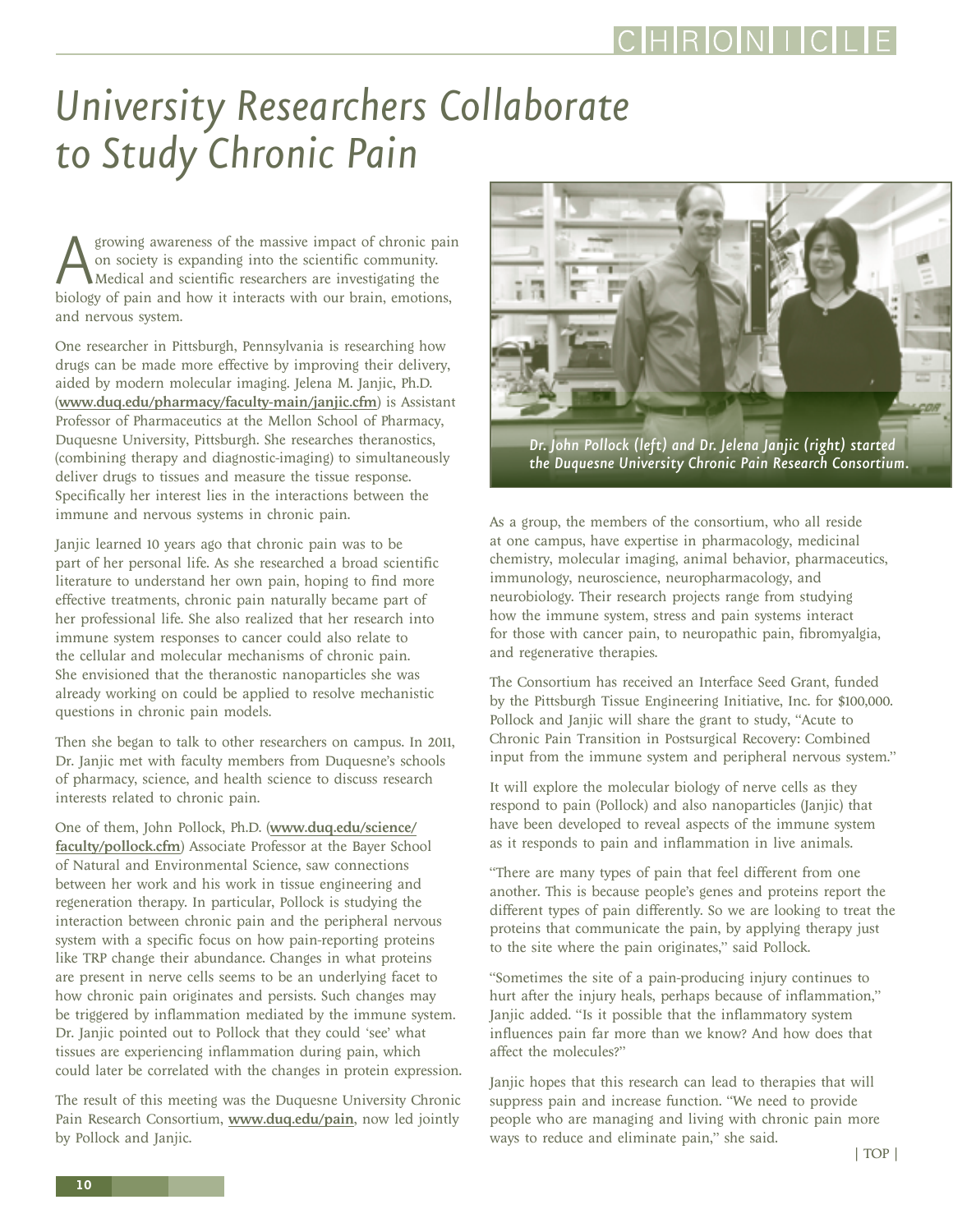# <span id="page-10-0"></span>*ACPA Updates*

*Welcome to our new groups and facilitators.*

*John Owens*

*Cliff Poff Lafayette, GA* 

*Donna Erickson Twin Falls, ID*

*Karen R. Arnett Coeur D'Alene, ID*

*Randolph Rudd Quincy, IL*

> *Gene East Quincy, IL*

*Melissa Anne Majkut Standish, ME*

*Cynthia McKenna Rochester, MI*

> *Daniel L. Radi Crookston, MN*

*Lucinda Barker* 

*Liz Walker DeSanto Lancaster, PA*

*Diane Broady-Wilson*

#### *New 2012 ACPA Resource Guide to Chronic Pain Medication and Treatment*

The ACPA believes that people with chronic pain benefit from being well informed about their medications and treatments. This knowledge may relieve the fear and stress that can prevent you from getting the maximum benefits from your treatment. The 2012 *ACPA Resource Guide to Chronic Pain Medications & Treatments* is available in both PDF and video formats through the [ACPA website.](http://www.theacpa.org/16/ResourceGuidetoPainMedicationsandTreatment.aspx)

The guide is written, reviewed, and updated yearly by Senior Author Steven Feinberg, M.D., with co-authors Michael Leong, M.D., Andrew Bertagnolli, Ph.D., Kathryn Keller, Pharm.D., Chris Pasero, M.S., R.N.-B.C., F.A.A.N., April Fong, Pharm.D., and Rachel Feinberg, DPT, PT. It also is peer reviewed by the members of the ACPA Professional Advisory Board.

The resource guide describes many treatment approaches to chronic pain. These approaches include passive and active therapies, medications, behavioral-psychological treatments, and a host of other modalities, devices, and interventional techniques including surgery, and other procedures.

The authors believe that rehabilitation through cognitive, behavioral, and physical reactivation treatments (also called functional restoration) often lessens the need for medications and other more invasive procedures. Medications, passive treatments, and invasive interventions alone are usually not satisfactory without the additional use of other active rehabilitation and educational approaches that treat the whole person with chronic pain.

The best approach is for people with pain to ask questions about the benefits and risks or side effects when they are about to embark on any particular treatment approach or new medication. Does the risk justify the possible benefit?

The *ACPA Resource Guide to Chronic Pain Medications & Treatments* is a supplement and is not meant to serve as medical advice for your condition or medication needs. Remember that the best source of information about your health and medication needs is an open dialogue with your treating doctor.

#### *Coping Calendar for 2012*

For close to 10 years, ACPA members have been looking forward to each year's new Coping Calendar.

The monthly wall calendar highlights a basic coping skill or suggested activity for most days, with a theme for each month, such as assertiveness skills, basic rights, support groups, and positive affirmations. Ideas like "Make a list of what you want to change in your life. Revisit the list frequently," can help people with pain build a more fulfilling life.

You can download and print the calendar from a link on the ACPA website's home page, or at [www.theacpa.org/uploads/](www.theacpa.org/uploads/calendar%202012.pdf) [calendar%202012.pdf.](www.theacpa.org/uploads/calendar%202012.pdf)



[| TOP |](#page-0-0)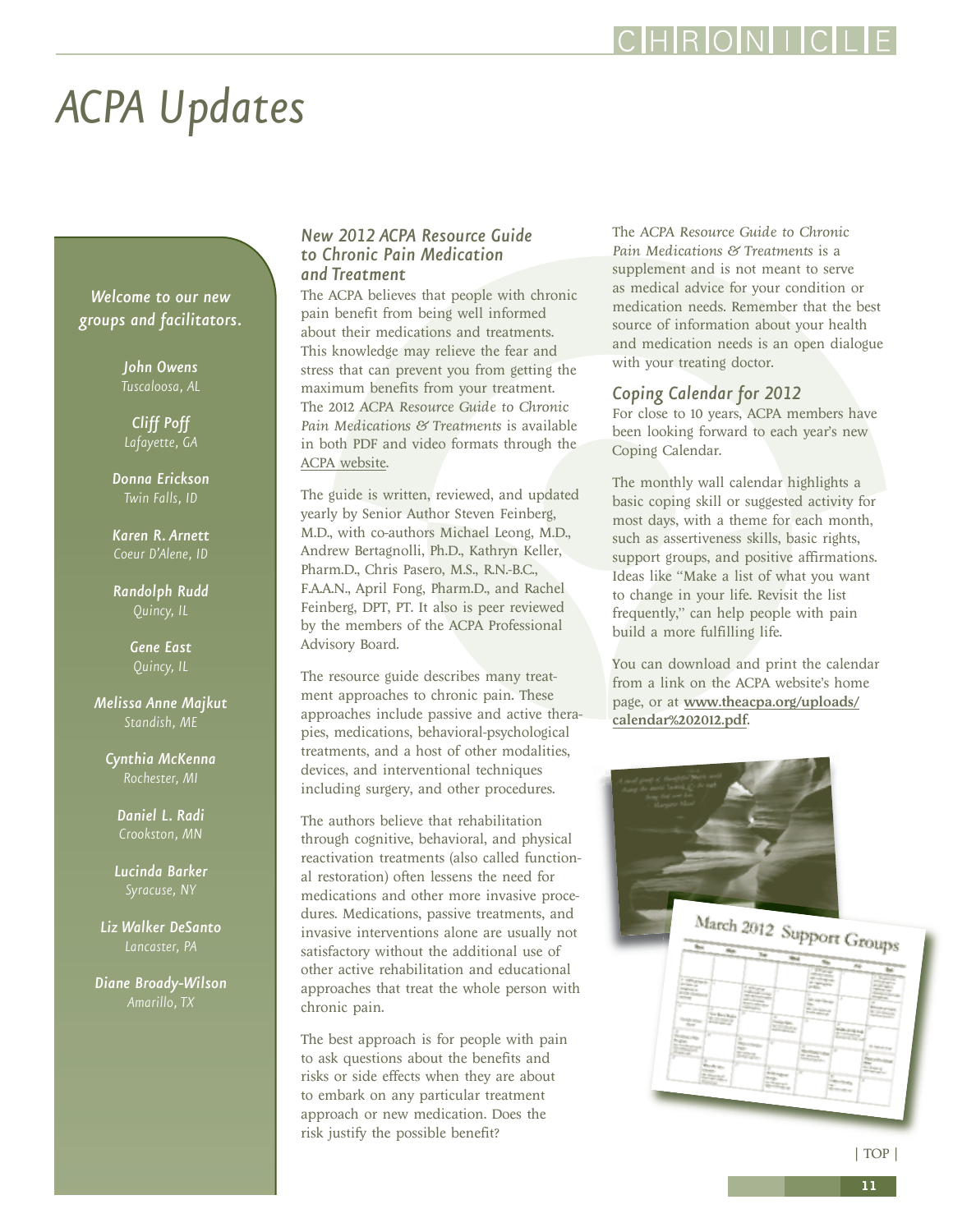# <span id="page-11-0"></span>*ACPA Surveys Reveal Differing Perceptions about Fibromyalgia*

ew surveys from the American Chronic Pain Association (ACPA) and Forest Laboratories Inc. have found that the way the public perceives fibromyalgia is very different from the way those with fibromyalgia see themselves.

"Many people in the general population have misperceptions about the impact fibromyalgia can have on people's lives," says Penney Cowan, founder and executive director of ACPA and someone who has lived with fibromyalgia. "This lack of understanding may lead people with fibromyalgia to delay seeking help and receiving an accurate diagnosis. However, the good news is that people with fibromyalgia, along with their healthcare provider, can learn to manage their condition."

The survey showed that

### *41 percent of the general public believes people with fibromyalgia are courageous*,

while only 17 percent of people who have the condition think of themselves this way.

"Imagine, for some people living with fibromyalgia, having to deal with a persistent pain condition while feeling isolated from society," says Cowan. "These survey results show that some people with fibromyalgia have misperceptions about how society views them, and our hope is that they learn about these findings and feel empowered to speak openly about their experiences with this condition."

#### *Twelve Million Americans Affected*

Fibromyalgia is a condition marked by chronic, widespread pain and tenderness, decreased physical function, fatigue, and difficulty sleeping. It affects up to 12 million Americans, with an estimated 70 percent of them undiagnosed. It mostly affects women, but can impact men as well.

The surveys, "Two Takes on Fibro: Public Perceptions and Private Realities," questioned 1,215 men and women diagnosed with fibromyalgia and 1,022 adults from the general population in October 2011.

The two surveys revealed that:

- ❋ Most of the general population (92 percent) has heard of fibromyalgia, but many do not understand that those with fibromyalgia have difficulty driving, sitting for long periods, and doing household chores.
- ❋ Many people with fibromyalgia symptoms (67 percent) say they are not satisfied with their ability to carry out their normal routines.
- ❋ An early fibromyalgia diagnosis is critical, but 77 percent of people with symptoms waited up to three years before seeking help from a healthcare professional.
- ❋ Seventy percent of people with fibromyalgia hesitated to visit a healthcare professional because they thought their symptoms would go away. Yet once they did seek help, 55 percent said talking with their healthcare provider was a good decision.

#### *Fibromyalgia's Deep, Far-Reaching Functional Impact*

Seventy-one percent of people experiencing fibromyalgia symptoms had difficulty vacuuming, doing yard work, or cleaning their apartment or house. More than half (58 percent) reported they had difficulty lifting and carrying a bag full of groceries or taking out the trash.

Fibro also causes romantic intimacy to suffer, especially among men. Sixty-four percent of people with fibromyalgia who were in a relationship said they experienced difficulty being intimate with their partner.

- ❋ Among all people with fibromyalgia surveyed, more men (56 percent) than women (48 percent) said it has become more difficult to be physically intimate with their partner.
- ❋ One in four men (25 percent) and 15 percent of women with fibromyalgia reported that when they were experiencing symptoms, they could no longer sleep in the same bed as their partner.

Fibromyalgia may contribute to decreased income, missed work, increased sick time, and missed career opportunities:

- ❋ Seventy percent of people with fibromyalgia responded they had difficulty completing tasks at work and 61 percent admitted their work life/career became more difficult because of their fibromyalgia symptoms.
- ❋ Sixty percent of people with fibromyalgia responded they had to take more sick/personal days and more than half (56 percent) reported their personal income had decreased because of their fibromyalgia symptoms.

Dr. Beth Hodges, a physician with Hodges Family Practice in Asheboro, North Carolina said, "I urge people who think they may have fibromyalgia to seek help from their healthcare provider without delay and maintain an open dialogue. There are FDA-approved treatment options specifically for the management of fibromyalgia. The sooner people with fibromyalgia are diagnosed, the sooner they can begin an effective management plan."

Read more about "Two Takes on Fibro: Public Perceptions and Private Realities," at www.theacpa.org and www.FibroTogether.com. [| TOP |](#page-0-0)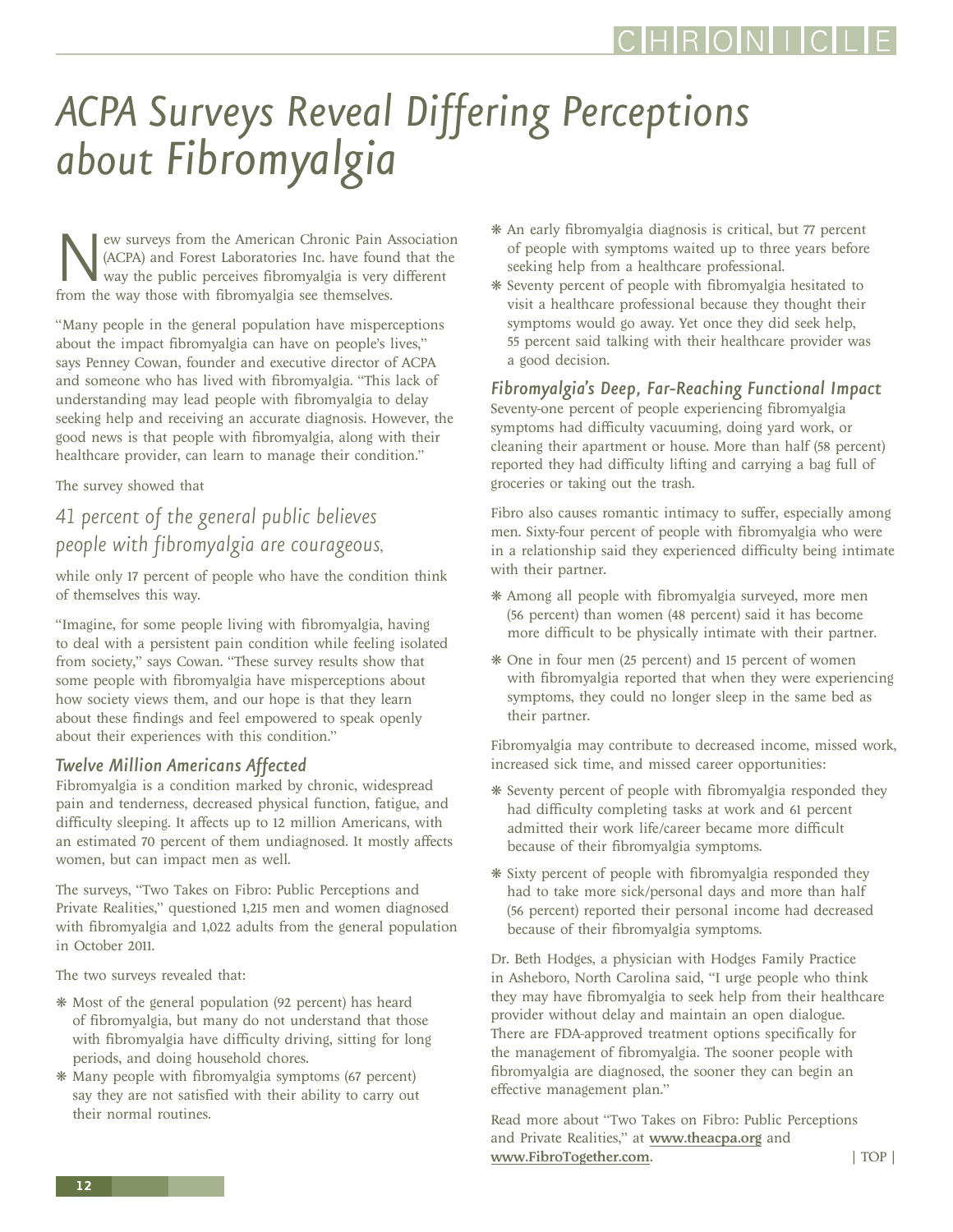## RONI I

<span id="page-12-0"></span>

## *How to Start a VIP Group in Your Area*

*by Jani Larsen, National Veterans Coordinator for ACPA and VIP*

If you would like to assist other veter-<br>ans who are beginning their battle of<br>dealing with their pain, start a local<br>Veterans In Pain (VIP) group in your area. f you would like to assist other veterans who are beginning their battle of dealing with their pain, start a local

The first step is get in touch with the social worker at your local VA facility. Social workers are a great networking source and can provide you with resources you may not be aware of. They also work closely with local mental health providers and could introduce you to psychologists who might refer clients to your VIP group. They can help you connect with administrators of the hospital's pain clinic, which is also a great referral source.

l source.<br>re ready fo:<br>h the social meeting with the social worker, When you are ready for your first psychologist, or other administrators, bring brochures for both the ACPA and the VIP program. You can order copies of the VIP brochure from www.vetsinpain.org in the "community" section. You can also order copies at acpa@pacbell.net.

Be sure to give yourself extra time to organize your approach for the meeting. Arrive promptly, (if not early) and have your discussion points clearly in mind.

Take the *ACPA Facilitator Handbook* and at least one *Patient to Person: First Steps* manual. Allow the decision makers to see the extensive resources we can provide and give them a full history of the ACPA. They may not reproduce the manuals in any way; make sure you collect all copies before you leave.



Be sure to review the ACPA and VIP websites before your meetings, as you are the expert and should be knowledgeable on everything ACPA/VIP.

If you have an electronic tablet, bring it along and demonstrate the interactive aspects of our resources for people with pain.

Make sure you mention the great relationship the ACPA has with the Veterans Administration and the VIP groups who have been highly successful in working within the VA.

As the group facilitator, you are also the ACPA/VIP representative and our link to many veterans who need access to our program. Your actions will determine the relationship we have with the VA, and will form their impression of the ACPA /VIP programs.

If you need any information or assistance, please contact me, Jani Larsen. I am here to coordinate communication and resources throughout the Veterans In Pain Program. We have a core group of members that shares the responsibility of planning and hosting the agenda for the meetings that are held on the first and third Tuesday of the month at 3 pm Eastern time on Skype. Please forward your Skype ID to Jani Larsen at vip@acpa.org if you wish to be added to the meeting list.

[| TOP |](#page-0-0)

### *Caring for Our Family Caregivers*  [CONTINUED FROM PAGE 4 ...](#page-3-0)

"I think hearing how pain affects so many members' lives gives the caregiver a deeper understanding of what their partner with pain is experiencing," she says. She also encourages caregivers to call the group facilitators if they have questions or problems. Her group has held some evening events that focus on family and other caregivers, including guest speakers from a caregiver support group.

Caregivers benefit from peer support like anyone else—whether it's an occasional meeting at an ACPA group or a separate caregiver-focused group. "It's good to know where to get support, and what problems other people have had," says Dallas. "Just saying something aloud and having someone else say, 'when I had that I did this…' is so valuable."

The caregivers from Steinberg's group also take an important role in outreach activities, including an informational booth at the widely attended Arlington town fair. "We have both

caregivers and people with pain working the booth," Steinberg explains. They can relate to people who are looking for help for a friend or family member at home. "It's helpful for them to be able to talk to other caregivers about their experiences," Steinberg says. "They can learn some basic tips about how to talk to people with pain in a positive way and how important it is to help their friend or relative find a pain support group."

A caregiver can be a trusted partner who's willing to live with you and your pain. These partners on your journey help you devise ways to get things done, remind you to slow down without making you anxious, and support you in ways that go far beyond driving you to a doctor's appointment.

But each partner needs personal time and interests as well as designated time to enjoy life together. Although there will be learning curves and rough patches, you can get through them and find a good life as a couple coping with pain.